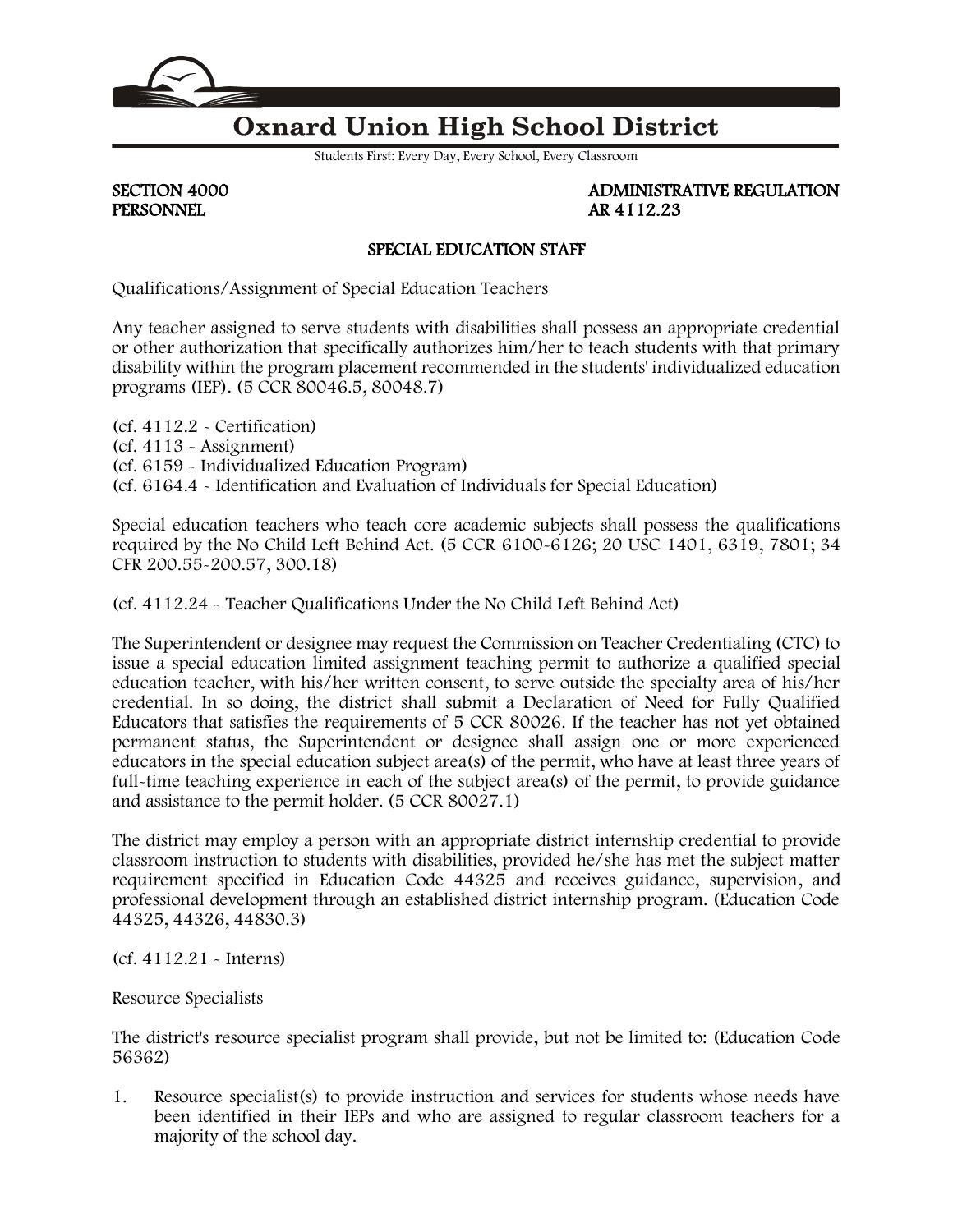## SPECIAL EDUCATION STAFF-AR 4112.23 (CONTINUED) Page 2

A student shall not be enrolled in a resource specialist program for a majority of a school day without approval by the student's IEP team.

- 2. Information and assistance for students with disabilities and their parents/guardians.
- 3. Consultation, resource information, and material regarding students with disabilities to their parents/guardians and regular education staff members.
- 4. Coordination of special education services with the regular school program for each student with disabilities enrolled in the resource specialist program.
- 5. Monitoring of student progress on a regular basis, participation in the review and revision of IEPs as appropriate, and referral of students who do not demonstrate sufficient progress to the IEP team.
- 6. At the secondary school level, emphasis on academic achievement, career and vocational development, and preparation for adult life.

Resource specialists shall not simultaneously be assigned to serve as resource specialists and to teach regular classes. (Education Code [56362\)](http://gamutonline.net/displayPolicy/137542/4)

The district's resource specialist program shall be under the direction of a resource specialist who possesses the qualifications specified in Education Code [56362](http://gamutonline.net/displayPolicy/137542/4) and 5 CCR [80070.8.](http://gamutonline.net/displayPolicy/189359/4) (Education Code [56362\)](http://gamutonline.net/displayPolicy/137542/4)

Teachers of Students with Autism

A teacher may be assigned to provide instruction to students with autism if he/she meets the qualifications described above in the section entitled "Qualifications/Assignment of Special Education Teachers."

In addition, a teacher whose education specialist credential or other previously issued credential authorizes him/her to provide instruction to students with mild and moderate disabilities may be assigned to provide instruction to students with autism, provided that the teacher consents to the assignment and satisfies either of the following criteria prior to the assignment: (Education Code [44265.1\)](http://gamutonline.net/displayPolicy/512375/4)

- 1. He/she has provided full-time instruction for at least one year prior to September 1, 2007, in a special education program that serves students with autism in accordance with their IEP and received a favorable evaluation or recommendation from the district or school to teach students with autism.
- 2. He/she has completed a minimum of three semester units of coursework in the subject of autism offered by a regionally accredited institution of higher education.

(cf. [5148.3](http://gamutonline.net/displayPolicy/559077/4) - Preschool/Early Childhood Education)

The Superintendent or designee shall report teacher assignments under the criteria specified in items #1 and #2 above to the county office of education as part of the annual assignment monitoring pursuant to Education Code [44258.9.](http://gamutonline.net/displayPolicy/133169/4) (Education Code [44265.1\)](http://gamutonline.net/displayPolicy/512375/4)

Verification of experience or coursework for any teacher of autistic students shall be maintained on file in the district or school office. (Education Code [44265.1,](http://gamutonline.net/displayPolicy/512375/4) [44265.2\)](http://gamutonline.net/displayPolicy/881239/4)

#### Caseloads

The Superintendent or designee shall ensure that caseloads for special education teachers are within the maximum caseloads established by law, the collective bargaining agreement, and/or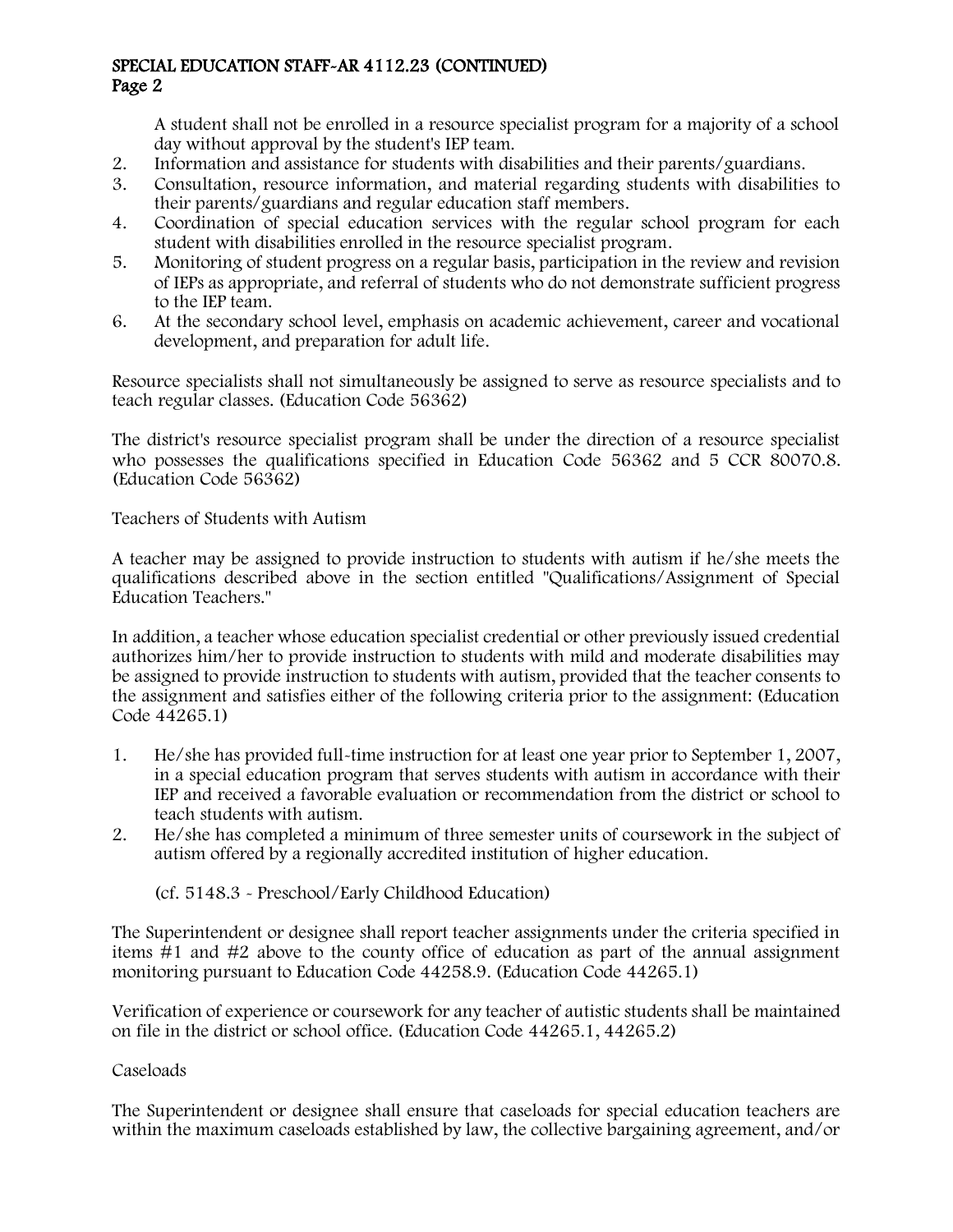#### SPECIAL EDUCATION STAFF-AR 4112.23 (CONTINUED) Page 3

the comprehensive plan of the Special Education Local Plan Area (SELPA) in which the district participates.

(cf. [0430](http://gamutonline.net/displayPolicy/303887/4) - Comprehensive Local Plan for Special Education) (cf. [1312.3](http://gamutonline.net/displayPolicy/390326/4) - Uniform Complaint Procedures) (cf. [4141/](http://gamutonline.net/displayPolicy/170793/4)[4241](http://gamutonline.net/displayPolicy/171316/4) - Collective Bargaining Agreement)

No resource specialist shall have a caseload which exceeds 28 students. As necessary and with the agreement of the resource specialist, the Board may request a waiver from the State Board of Education to increase the caseload to no more than 32 students, provided that an individual resource specialist does not have a caseload exceeding 28 students for more than two school years and has the assistance of an instructional aide at least five hours daily during the period of the waiver. (Education Code [56362,](http://gamutonline.net/displayPolicy/137542/4) [56362.1;](http://gamutonline.net/displayPolicy/133480/4) 5 CCR [3100\)](http://gamutonline.net/displayPolicy/210942/4)

(cf. [1431](http://gamutonline.net/displayPolicy/171601/4) - Waivers)

The average caseload for language, speech, and hearing specialists shall not exceed 55 cases unless otherwise specified and reasons stated in the SELPA plan. The maximum caseload for speech and language specialists exclusively serving children with disabilities age 3-5 shall not exceed 40. (Education Code [56363.3,](http://gamutonline.net/displayPolicy/133483/4) [56441.7\)](http://gamutonline.net/displayPolicy/133510/4)

Legal Reference:

EDUCATION CODE [44250](http://gamutonline.net/displayPolicy/130586/4)[-44279](http://gamutonline.net/displayPolicy/130646/4) Credentials, especially: [44256](http://gamutonline.net/displayPolicy/130603/4) Credential types, specialist instruction [44258.9](http://gamutonline.net/displayPolicy/133169/4) Assignment monitoring [44265](http://gamutonline.net/displayPolicy/130626/4)[-44265.9](http://gamutonline.net/displayPolicy/130630/4) Special education credential [44325](http://gamutonline.net/displayPolicy/130678/4)[-44328](http://gamutonline.net/displayPolicy/130681/4) District interns [44830.3](http://gamutonline.net/displayPolicy/136190/4) District interns, supervision and professional development [56000](http://gamutonline.net/displayPolicy/133383/4)[-56865](http://gamutonline.net/displayPolicy/133635/4) Special education, especially: [56195.8](http://gamutonline.net/displayPolicy/137536/4) Adoption of policies [56361](http://gamutonline.net/displayPolicy/138037/4) Program options [56362](http://gamutonline.net/displayPolicy/137542/4)[-56362.5](http://gamutonline.net/displayPolicy/133481/4) Resource specialist program [56363.3](http://gamutonline.net/displayPolicy/133483/4) Maximum caseload; language, speech, and hearing specialists [56441.7](http://gamutonline.net/displayPolicy/133510/4) Maximum caseload; language, speech, and hearing specialists serving children ages 3-5 CODE OF REGULATIONS, TITLE 5 [3051.1](http://gamutonline.net/displayPolicy/186897/4) Language, speech and hearing development and remediation; appropriate credential [3100](http://gamutonline.net/displayPolicy/210942/4) Waivers of maximum caseload for resource specialists [6100](http://gamutonline.net/displayPolicy/324881/4)[-6126](http://gamutonline.net/displayPolicy/356485/4) Teacher qualifications, No Child Left Behind Act [80021](http://gamutonline.net/displayPolicy/678194/4) Short-term staffing permit [80021.1](http://gamutonline.net/displayPolicy/678195/4) Provisional internship permit [80025.4](http://gamutonline.net/displayPolicy/211139/4) Substitute teaching, special education [80026](http://gamutonline.net/displayPolicy/210936/4) Declaration of need for fully qualified educators [80027.1](http://gamutonline.net/displayPolicy/591346/4) Special education limited assignment teaching permit [80046.1](http://gamutonline.net/displayPolicy/730769/4) Adapted physical education specialist [80046.5](http://gamutonline.net/displayPolicy/189524/4) Credential holders authorized to serve students with disabilities [80047](http://gamutonline.net/displayPolicy/730781/4)[-80047.9](http://gamutonline.net/displayPolicy/730790/4) Credentials to provide instructional services to students with disabilities [80048](http://gamutonline.net/displayPolicy/189342/4)[-80048.9.3](http://gamutonline.net/displayPolicy/634456/4) Credential requirements and authorizations [80070.1](http://gamutonline.net/displayPolicy/730773/4)[-80070.8](http://gamutonline.net/displayPolicy/189359/4) Resource specialist certificate of competence